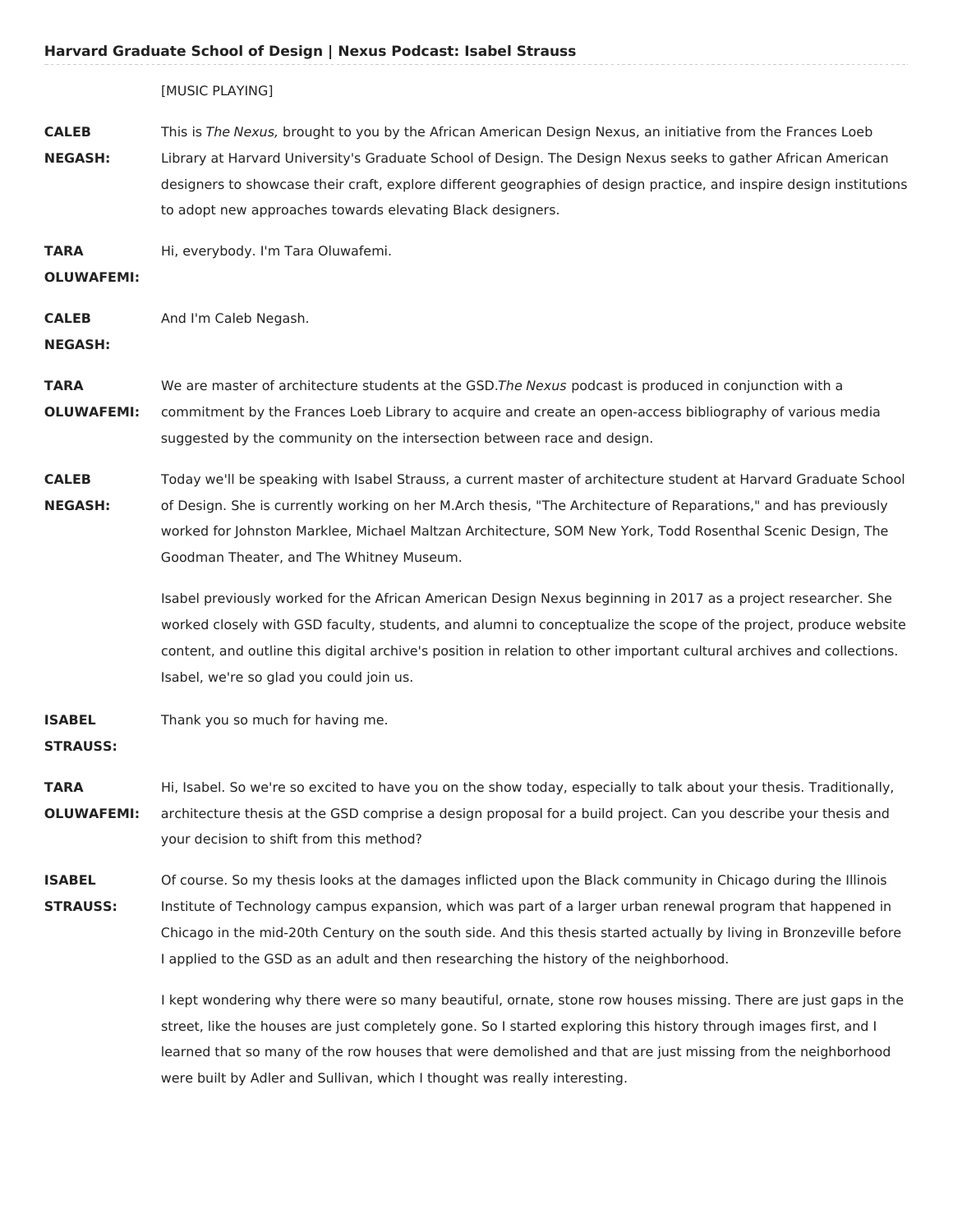And I also learned how much Black history occurred in Bronzeville. It was called the Black Metropolis for a reason. For example, Mahalia Jackson ushered gospel into the world in Bronzeville in the Pilgrim Baptist Church which was a synagogue designed by Adler and Sullivan. And MLK spoke in Bronzeville often, and famous jazz musicians and famous women activists lived in Bronzeville.

 And even though this history was new to me, this is popular history. This is known history. And through this research, I also learned a story that is really familiar to members of the Black community. What happened in Bronzeville in the 20th Century is similar in a lot of ways to what Ta-Nehisi Coates describes in his piece A Case for Reparations, which centers on the community of Lawndale on the northwest side in Chicago.

 But basically, fleeing the legacy of slavery in the South in the early 1900s, Black people took the train right into the heart of the south side in Chicago. And Black people were confined to specific neighborhoods, and tools against them included blockbusting and included restrictive covenants. And if Black people tried to move into different parts of Chicago, their houses were mobbed.

 And Arnold Hirsch describes this. He writes that in the late 1940s, there was one racially motivated bombing or arson occurring every 20 days, and that these included large housing riots where, essentially, Black homes were mobbed by hundreds, if not thousands, of white people. So most of the city was off limits to Black people, and this led to further overcrowding within Black circles and further exploitation of Black families.

 And so the Black Metropolis was becoming denser and denser and denser with African Americans fleeing the South and white Chicagoans preventing Black Chicagoans from securing decent housing. And all the while, the Illinois Institute of Technology was hoping to expand their campus. And to do that, they needed land.

 So basically, with the slew of, quote unquote, "legislative tools for assembly," the city robbed the Black community of their land for the campus expansion-- the city IT, Michael Reese Hospital, and a collection of other institutions which comprised the south side planning board. These tools, outlined by the board in a packet which they call an opportunity for private and public investment in rebuilding Chicago, these tools facilitated land condemnation, campus expansion, and, most importantly to me, the displacement of over 26,000 families, and most of them African American.

 So ultimately, the city and state engineered a slum-- quote unquote, "slum"-- took the land, and then cleared the land for their own interests. So since I've lived there, I've wondered, what goes in these vacant lots? What goes in between these row houses? So after learning this history, I felt that whatever came next had to include some type of acknowledgment, some type of redress for the atrocities that Black residents were subject to during the urban renewal program in the 20th Century.

 So that led me to the format of the project which takes shape as an RFP, and that allowed me to include as much of this history as possible with-- and also state that I don't have an answer for what comes next, and that we need to be having a conversation about how to respect these places and their histories. And to do that, we need to know the history first because it manifests spatially and it manifests in who lives there now and who doesn't live there anymore because of how the place has changed within capitalism.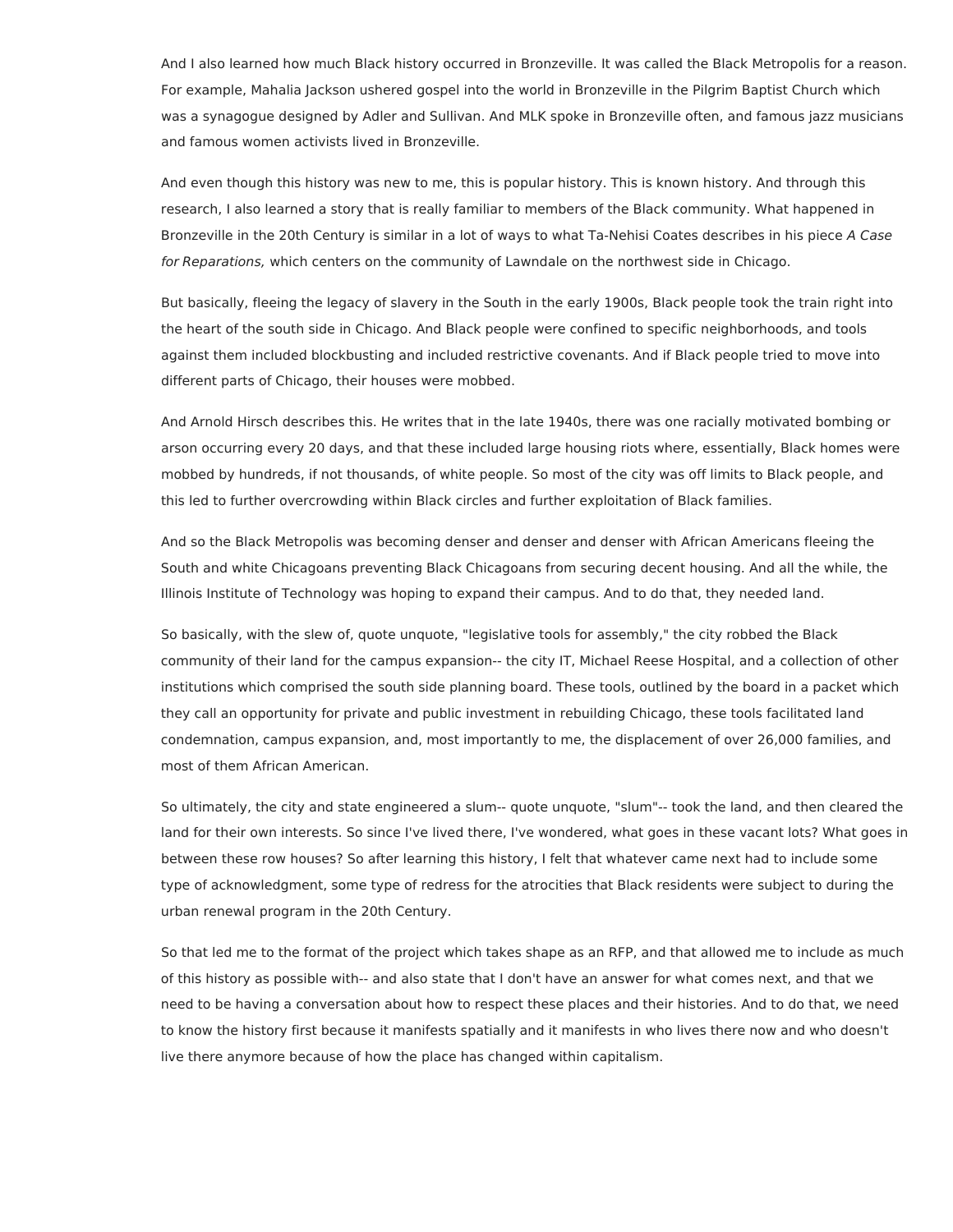Right. Yeah, and I think, with the form of the RFP, you're requesting these proposals, and I think that's a really interesting approach to the idea of reparations and how it relates to architecture because there's kind of a range of spatial or, let's say, visual maybe approaches to reparations. I think they span a wide range of scales, basically. So there are larger scale, more like public reckoning, maybe in the form of monuments or media, and then also more intimate interventions at the scale of a single house or maybe a single family. **CALEB NEGASH:**

So can you talk a little bit about the scale of the proposals that you're soliciting?

Yeah, sure. Totally. I started earlier by looking at William Darity and Kirsten Mullen's book which is calledFrom Here to Equality, different economic models, and basically they trace the history of proposals for reparations within the United States. And they outlined the different economic models, how they're calculated, the history of ones that have been put forth, and whether or not they've worked and why. **ISABEL STRAUSS:**

> And outside of the economic models that they described, I've also been keeping an eye on the program that's taking shape in Evanston, Illinois right now. They have rolled out some plans for homeownership program based on taxing residents of Evanston, from what I understand, in the coming years. And then Asheville, North Carolina also has committed to community investment that's intended to be a type of reparation.

> So that's like larger scale initiatives. And then you see things like the model that's put forth by The Nap Ministry. And The Nap Ministry says, "Rest is a form of resistance because it disrupts and pushes back against capitalism and white supremacy." So thinking about how resting and napping and how that is restorative and how that is something Black communities deserve and have been robbed of.

> So I'm trying to look at larger programs to smaller forms of resistance along with the history of multifamily housing and the row house typology. Most of the housing in Bronzeville consists of row houses. And public housing too and trying to push back against models for public housing that we know haven't worked because of the way they've been implemented, and keeping that in mind when designing for the Black community.

 Yeah, so I guess to back up a little bit, just to go back to the question of the form of the thesis and how it differs from the traditional model for an architecture thesis, I think, in considering reparations or the idea of repair, you might see a tradition in architecture of master planning as a way of trying to reconsider or imagine a new, better form of city living. And I think in your project, you really emphasized that you aren't trying to make a master plan. And the idea that you have the RFP, or the request for proposals, is inviting this kind of multifaceted **CALEB NEGASH:** approach.

> So you do also talk a little bit about the shortcomings of master plans in the RFP, and I'm interested to know how you think your thesis might present a new way for architects to implement change in communities.

 Yeah, absolutely. This project definitely attempts to critique the "make no small plans" mantra. I think we really should make small plans, and I think that that's evident in the story of the relationship between IIT and Bronzeville. They wanted a bigger campus. They wanted a bas-relief field of beautiful, crisp, platonic forms. And to do that, they had to completely redefine an entire neighborhood.**ISABEL STRAUSS:**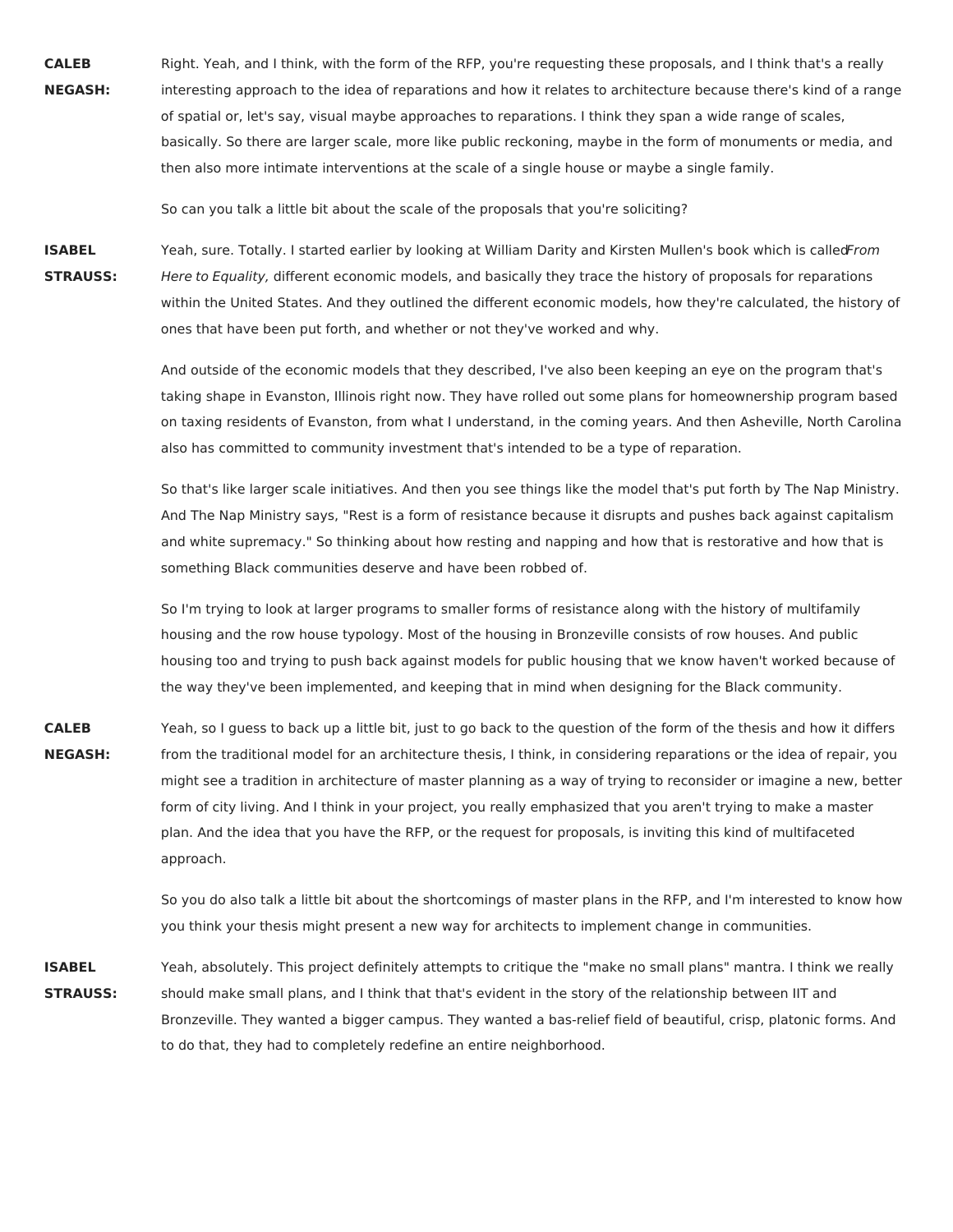And in their report, they admit-- they confess, in a way, that 26,000 families are going to be displaced. A lot of them are probably going to be able to find new homes, but 10,000 of those families are going to have to find "nooks and crannies of the city to live in," I think, are the words that were used. And that's pretty jarring on paper. Saying "that's pretty jarring" is an understatement. But in the master plan, you're making changes, and you can't see on the ground how those are changing the makeup of a community and half of the city.

 So what does it mean to start at the scale of a house? Like I've been looking at what Emmanuel Pratt is doing with his work. And you can look at LA Más. They're changing the game in Los Angeles by designing ADUs which have the smallest footprint. But it's having a huge impact on the housing crisis because it allows residents to make decisions on their terms.

 It doesn't push people out of their homes, which is just to say, I think there are problems in trying to anticipate all of the ramifications of large-scale development. And if we can start at a smaller scale and see how that changes a block, it might give us more agency in accounting for these things that are hard to account for.

 So you've already given us a couple of examples of some other ideas of reparations that you've been looking at. But can you give us a brief description of what reparations for Black communities and individuals looks like to **TARA OLUWAFEMI:** you?

 Yeah. The first thing that comes to mind is the understanding that reparations is going to mean something different for everyone. And even the word is contested. I talked to two organizers last week who said that the people they work with don't think reparations is ever going to happen in their lifetime and are not focused on that. For them, what's important is pushing against capitalism, in general. **ISABEL STRAUSS:**

> So first, not everyone believes in reparations and not everyone believes in reparations fitting within a capitalist frame. For me, it means equipping people with the tools they need and the tools they were promised to live a full life. And whether that takes the form of baby bonds, whether that takes the form of other funding or housing or community centers or places for racial reckoning, I think that's going to change depending what city you're in and what community you're talking to.

> For me, I don't know if housing is the answer, but I think we need to talk about it. I think it needs to be a broader conversation besides a check in the mail. So that's how I'm envisioning it right now.

 Yeah. I love that answer. And honestly, this is like a little aside, and I know I've definitely talked about this with you already, but my love for the show Watchmen and how it addresses so many issues like this, but it also has-- a whole aspect of the plot is about reparations and the way that it takes shape there and the people who are contesting it. And I just think that show was very beautifully scripted, and it is addressing a very localized version of reparations in Tulsa. So I'm wondering if there are any examples of localized or piecemeal reparations that you are modeling some of your work after or envisioning as like a jumping-off point for some of these ideas you're **TARA OLUWAFEMI:** working with.

 Well, I've definitely been encouraged to look at how redress has taken place in South Africa or Germany. And I've done some research on those initiatives but have tried to also stay away from attempting to adopt another nation's model and just mapping it on to what we're grappling with here because what we're grappling with is always site-specific and community-specific. So I've been looking at different types of community land trusts across the country, and I haven't seen reparations in the form of housing.**ISABEL STRAUSS:**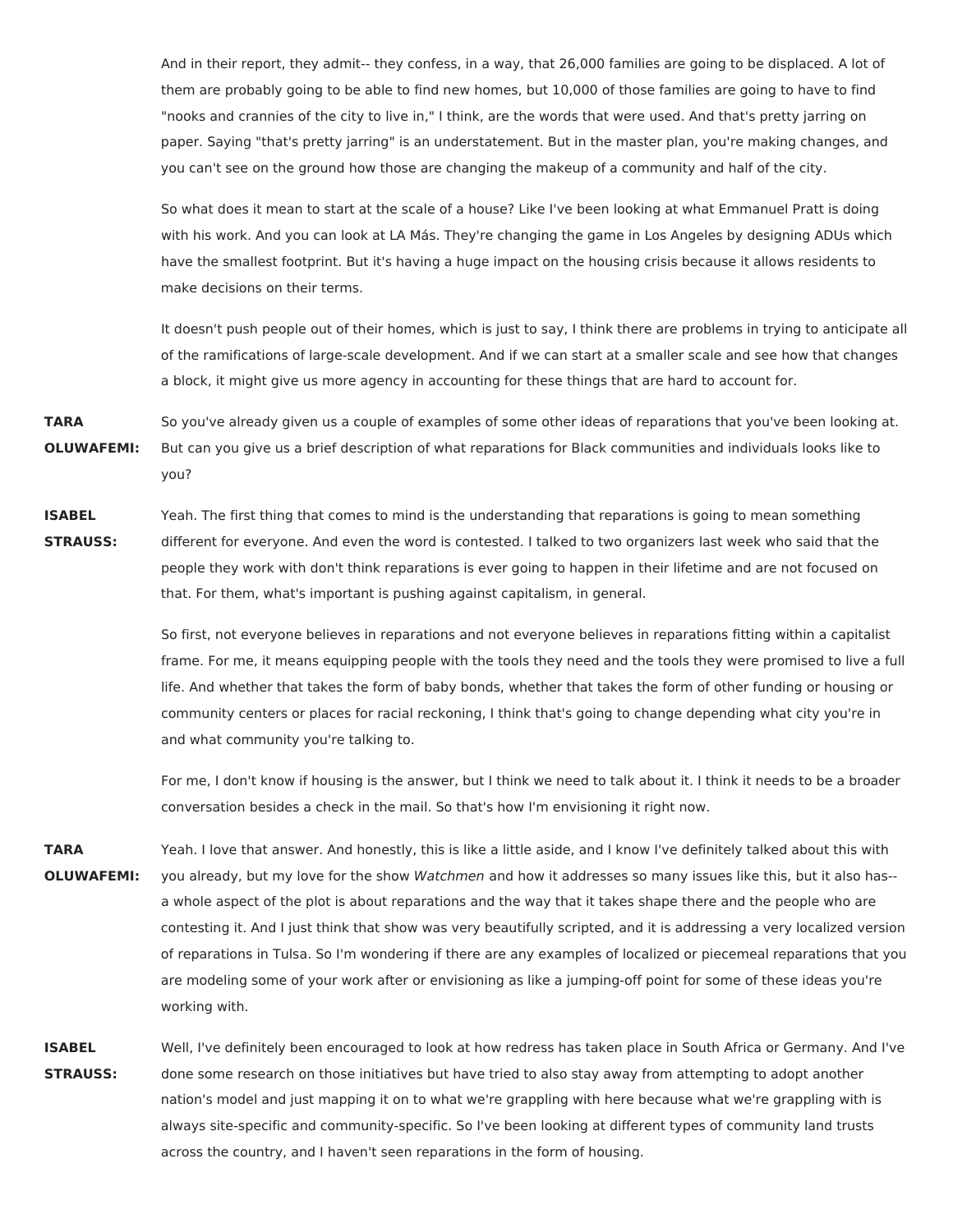That doesn't mean it doesn't exist. I just haven't found a model to look toward in that way. I've seen community land trusts. I've seen public housing. I've seen homeownership programs and things of that nature. I would love to look toward what's already happening, and I think finding these examples has been challenging for me.

 Yeah, it's worth spending a little time just thinking about that idea of piecemeal reparations. In a way, that's one of the underlying logics of your project is that, as you've mentioned, blanket approaches to reparations for all Black Americans. It's a really tough and contested issue, and it's not going to be resolved easily. And so these smaller scale interventions are a way to start right and to try to start to approach the problem and, like you've mentioned, some of these cities that are working on those issues. **CALEB NEGASH:**

> But I think the idea of looking to another country, if anything, what that can do is maybe teach us about processes or ways of thinking about reparations that are a little more expansive. Because I think we've talked before, even this show, about the limited conversation about reparations in our country always ending up being about the check. It's always about financial operations and who's going to get how much money.

 And so I think there are so many other ways, and to consider architecture as one of those is interesting. Because if you look at South Africa, for example, the Truth and Reconciliation Commission after apartheid, what they were doing is something that-- it's even almost a pre-condition to reparations. The idea of truth telling and of reconciliation, that's something Americans have almost never done.

 South Africans, they were sitting down, it was people naming names, people were calling out institutions, not just institutions like government officials and people who ran jails and prisons but also members of the media-- of the mainstream media who acknowledged their role in downplaying apartheid or making it seem as though things were equal and happy and sunny in South Africa.

 So I think acknowledging and creating that record and that demand for reparation is almost this pre-condition that's never happened here. And maybe increasingly so, we're seeing it happen with things like the 1619 Project in the way that is seemingly starting to infiltrate into the culture. In some cases, I've even heard of that project being incorporated into elementary school or middle school curricula. So there's a kind of symbolic dimension always to the idea of truth telling.

 And so I'm interested in how you see architecture fitting into that. Because spatial approaches are certainly really important and are a big part of approaches to reparations, in general. You do have things like monuments, like we talked about. There's the Equal Justice Initiative Memorial in Montgomery that just went up. And so there are these spatial approaches. So I guess thinking about housing and at the scale of a house is it's a really unique proposition.

 Yeah, absolutely. And I want to go back quickly. One thing I have been keeping an eye on too is the homes guarantee. And when thinking about models for this, what are we talking about? We're talking about what do these homes look like once they're universal? **ISABEL STRAUSS:**

> Architecture can provide the space for healing. Architecture is not going to do the healing on its own. And architecture can facilitate these conversations. And the type of architecture and the way you implement these things matters, and we've seen how it can work negatively. We know how certain styles have been racialized. We know that overcrowding in Chicago led to kitchenette apartments, which were unsafe for residents, which led to the demolition of these buildings, and the erasure of this history.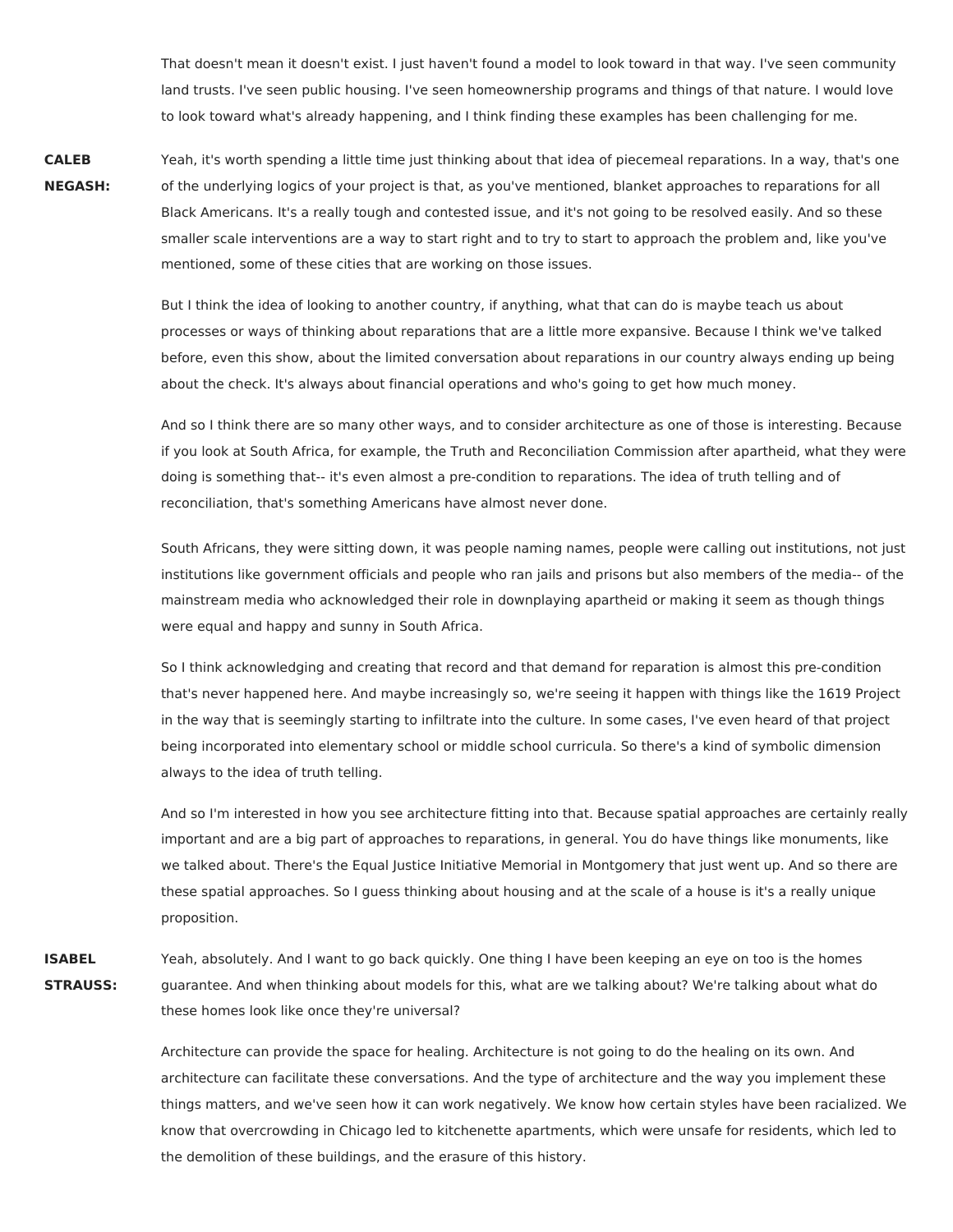IIT wanted to bring in modernist architecture. They wanted to mark a new era in their school through image and through design. And to do that, they partially erased an entire neighborhood. So we know how implementing design can change things.

 So how do we do that in reverse? Do we do it on the larger scale? Do we start with a room? Do we start with restorative justice spaces?

 You're conducting a very interdisciplinary kind of research, and you've described that to us. So you're synthesizing research from economists, from urban designers, architects, from politicians, and so many other fields. So you're demonstrating in a sense that architecture alone can't repair these deep-seated issues of inequality in the United States and abroad. **CALEB NEGASH:**

> So considering all of this, how do you see the role of the architect in your work? And maybe we could talk a little more specifically about the RFP. And so what are the kind of things you're asking for architects to do in thinking about these issues, maybe alongside other professionals in other disciplines?

 The format allows me to solicit materials that are not solely plans, sections, perspectives. I'm really asking for people to respond with any thought or feeling they have about what sort of compensation or reparations, like images, are welcome. And I'd love to start an archive or a collection of these materials. Most people have responded to the survey that's posted on the website that asks about their households and envisioning their households and envisioning their households in new spaces. **ISABEL STRAUSS:**

> But the RFP is kind of an attempt to synthesize all of these conversations I've had with economists, with planners, with artists, with organizers because everyone has different knowledge that's critical to any project of this scope. And I don't think the architect is the most important person in a conversation like this, and perhaps this is because I'm a non-background.

 But I think aggregating this material and presenting it in a way that is digestible on the page is something we contribute. And designing the spaces once we know what these spaces are meant to do but figuring out what these spaces are meant to do and how to develop them starting from the idea is something that goes beyond the scope of design and, honestly, I think, starts with policy.

 Yeah, I think getting outside of architecture gives perspective in a sense that you can't necessarily solve things with a design. Maybe we easily do fall into that kind of modernist mode of using design to solve a problem. What it sounds like you're saying is that you could use design or even just a response that's outside of design to this proposal as a way of asking a question. rather than providing an answer. **CALEB NEGASH:**

> That's super interesting. I think we talk a lot about the tendencies, let's say, between artists and architects. And in a sense, architects are maybe concerned more with practicality or trying to make something real-- let's say, a building-- something that has to be functional. But I think in a lot of ways, one of the major differences is that architecture, we usually fall into the mode of trying to answer a question, and artists want to ask a question. And I think that's really interesting-- the idea that you're looking for proposals as a way to just open up conversation. I wonder whether you've gotten any push back from the department on not really wanting to propose a design.

 Well, so I will be proposing a design as an answer to the RFP.**ISABEL**

**STRAUSS:**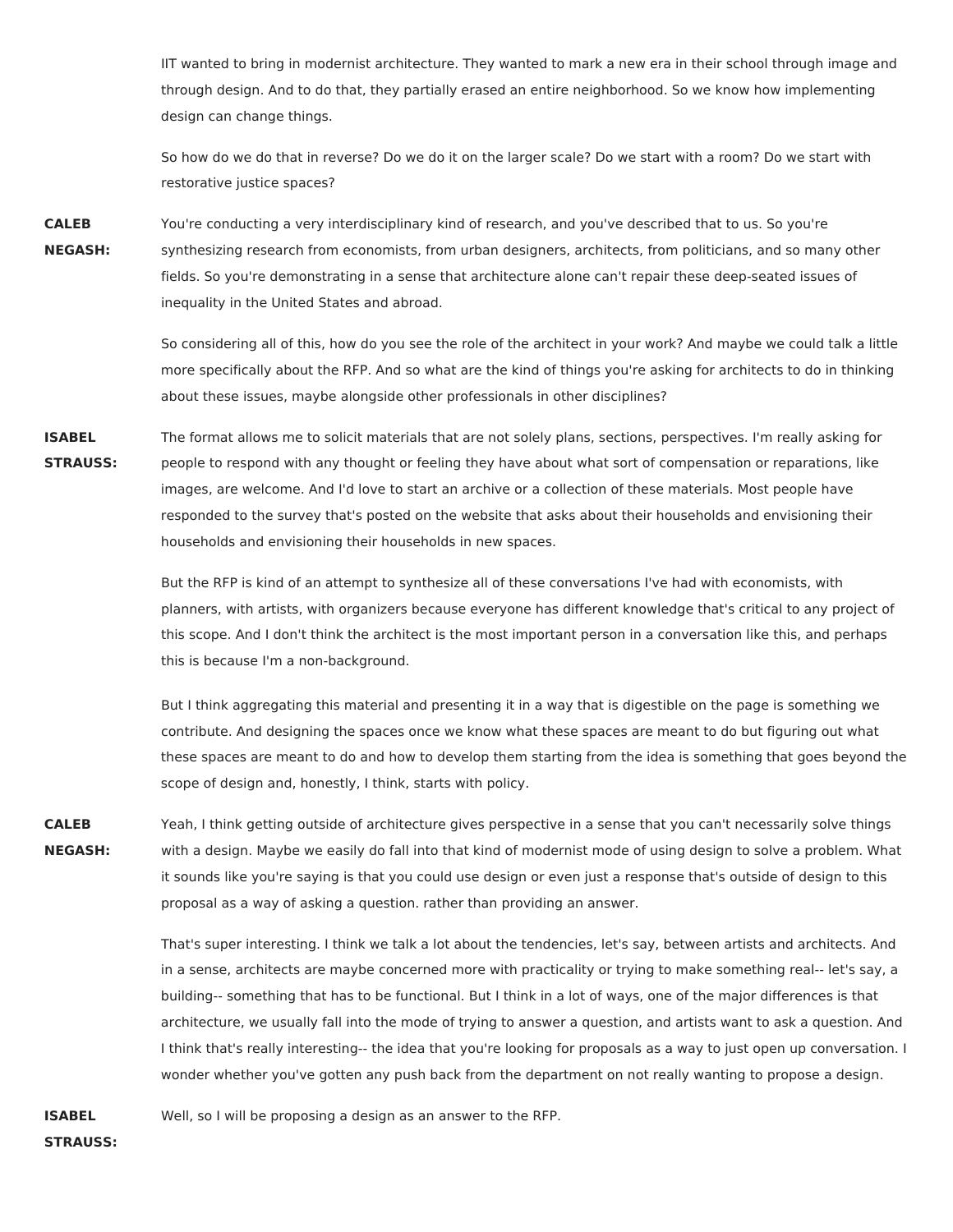**CALEB**

I see.

**NEGASH:**

**ISABEL STRAUSS:** But not as the answer. Just as one row house or one series of row houses. I'm not extending it into a master plan. It's really at a small scale because I think everyone will be bringing different needs and priorities to the table. And you asked me before who I am looking to or what models I'm looking to when undertaking this project, and the Black Reconstruction Collective just gave a lecture at GSAPP called "What is the Architecture of Reparations," which was incredible.

> And all of the ways those designers are addressing the question are completely different, and it's going to be different. Hearing how everyone's response is different is part of the reason why this question is so hard. And part of the reason why we need to start having the conversation in concrete terms, so we can get H.R. 40 passed so we can move beyond optical allyship.

 So just for the listeners, Isabel, could you give us a little more background on what H.R. 40 is? **CALEB**

**NEGASH:**

**ISABEL STRAUSS:** Yes. So on June of 2019, the House Judiciary Subcommittee on the Constitution, Civil Rights, and Civil Liberties held a hearing on H.R. 40, which is just the commission to study and develop reparation proposal for African Americans act. It's not a proposal to Institute reparations. It's just a proposal to investigate it. It was originally introduced in 1989 and was reintroduced. It did not pass, but I'm very hopeful that it will pass.

- **TARA OLUWAFEMI:** So the RFP is a request for proposals, right? So we are wondering how can people submit their ideas to you, and what is the deadline for it? Could you give the listeners an opportunity to submit to this? Is there something that you're soliciting any submissions from anywhere? We're just curious what exactly is the proposals and how can people contribute.
- **ISABEL STRAUSS:** There's a website. If you go to architectureofreparations.cargo.site, basically, you'll see three timelines that describe some of this history through images. The RFP is there. There's a questionnaire. And just email me if you want to continue the conversation you can respond to the questionnaire on the website I'd love to just talk to people about what this brings up for them. I know it can be heavy, but it can also be exciting because I do think H.R. 40 will be passed in the next couple of years. I really do.

**CALEB NEGASH:** Yeah, and that's really exciting. I mean, thank you for sharing that because I think conversation is the place to start, for sure. Thanks, Isabel. Thanks so much for sharing. And please, folks, check out again architectureofreparations.cargo.site to chat a little bit more about the architecture of reparations Thank you, Isabel.

 Thank you, Caleb. Thank you, Tara. Thank you so much for having me. **ISABEL**

**STRAUSS:**

 Thank you so much. It's great to have a student on the show talking about GSD. We were very excited to have **TARA OLUWAFEMI:** you.